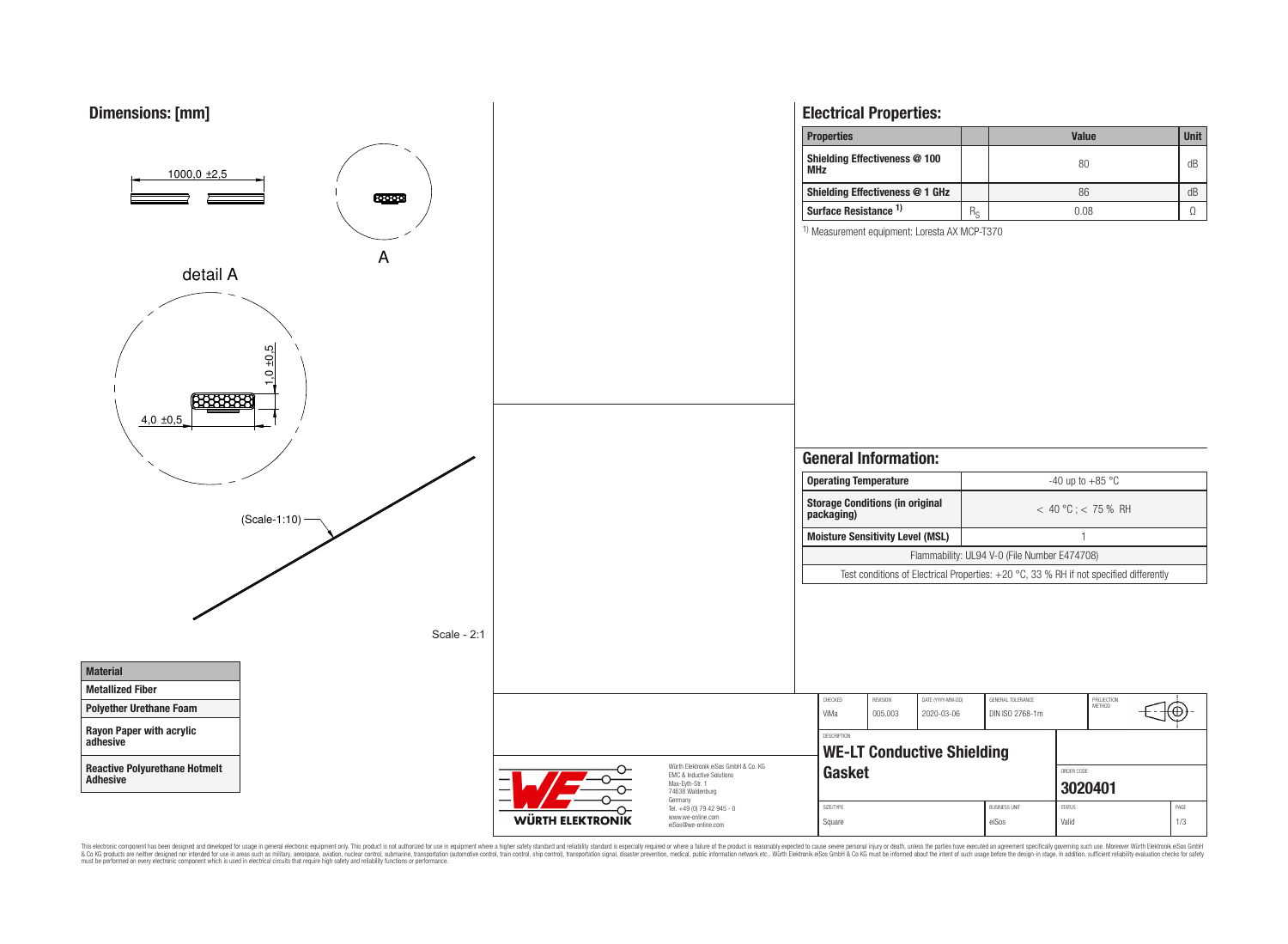



CHECKED REVISION DATE (YYYY-MM-DD) GENERAL TOLERANCE PROJECTION<br>METHOD ՜⊕ ViMa 005.003 2020-03-06 DIN ISO 2768-1m DESCRIPTION **WE-LT Conductive Shielding** Würth Elektronik eiSos GmbH & Co. KG Gasket **Gasket** EMC & Inductive Solutions Max-Eyth-Str. 1 **[3020401](https://katalog.we-online.de/en/pbs/WE-LT/3020401)** 74638 Waldenburg Germany Tel. +49 (0) 79 42 945 - 0 SIZE/TYPE BUSINESS UNIT STATUS PAGE www.we-online.com WÜRTH ELEKTRONIK Square either either ein van die eiSos van die Valid van die 2/3 eiSos@we-online.com

This electronic component has been designed and developed for usage in general electronic equipment only. This product is not authorized for subserved requipment where a higher selection equipment where a higher selection